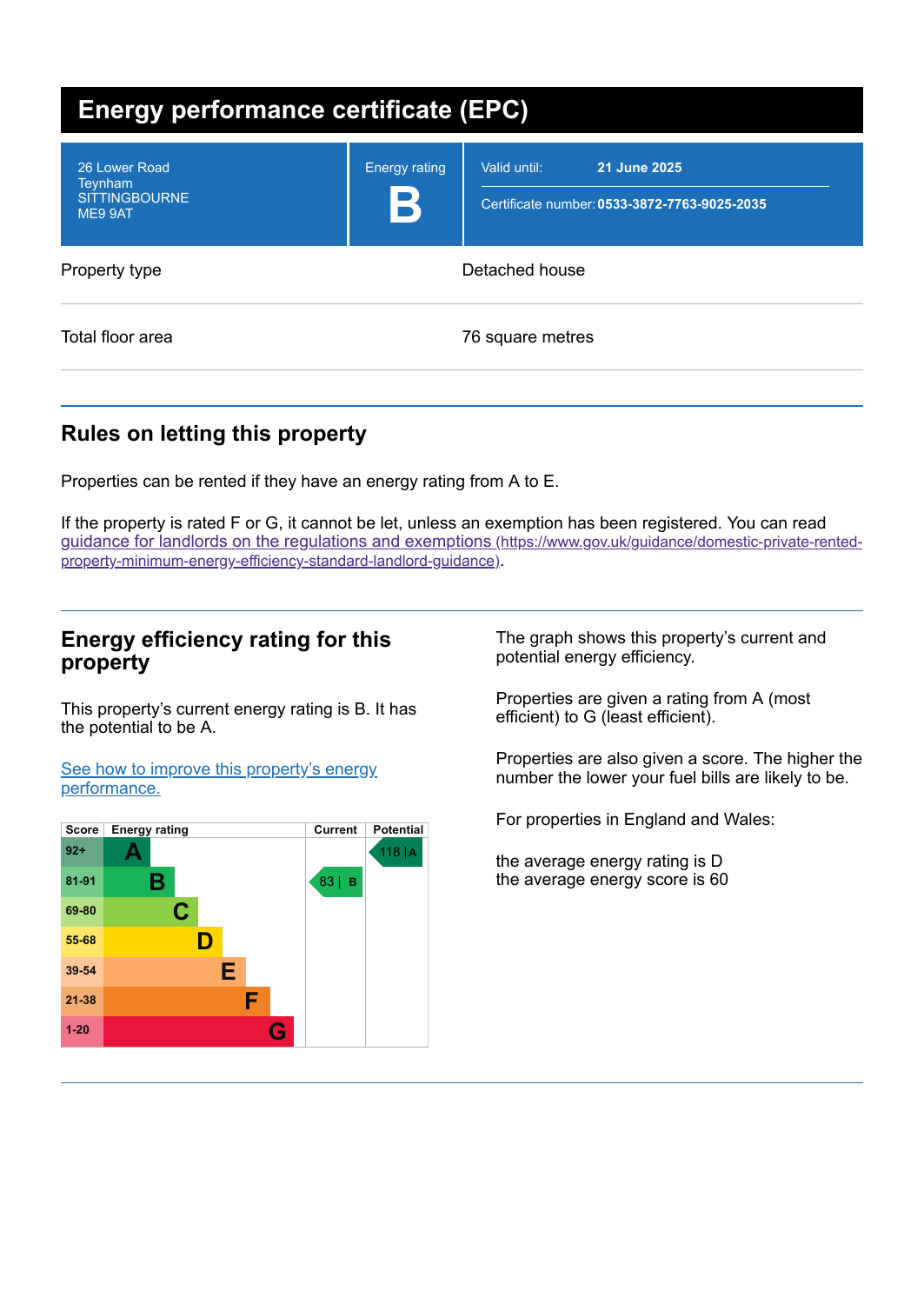## **Breakdown of property's energy performance**

This section shows the energy performance for features of this property. The assessment does not consider the condition of a feature and how well it is working.

Each feature is assessed as one of the following:

- very good (most efficient)
- good
- average
- poor
- very poor (least efficient)

When the description says "assumed", it means that the feature could not be inspected and an assumption has been made based on the property's age and type.

| <b>Feature</b>       | <b>Description</b>                                                | Rating    |
|----------------------|-------------------------------------------------------------------|-----------|
| Walls                | Average thermal transmittance 0.22 W/m <sup>2</sup> K             | Very good |
| Roof                 | Average thermal transmittance 0.08 W/m <sup>2</sup> K             | Very good |
| Floor                | Average thermal transmittance 0.11 W/m <sup>2</sup> K             | Very good |
| Windows              | High performance glazing                                          | Very good |
| Main heating         | Boiler and radiators, mains gas                                   | Good      |
| Main heating control | Time and temperature zone control                                 | Very good |
| Hot water            | From main system                                                  | Good      |
| Lighting             | Low energy lighting in all fixed outlets                          | Very good |
| Air tightness        | Air permeability 3.8 m <sup>3</sup> /h.m <sup>2</sup> (as tested) | Good      |
| Secondary heating    | None                                                              | N/A       |

#### **Primary energy use**

The primary energy use for this property per year is 91 kilowatt hours per square metre (kWh/m2).

# **Environmental impact of this property**

One of the biggest contributors to climate change is carbon dioxide (CO2). The energy used for heating, lighting and power in our homes produces over a quarter of the UK's CO2 emissions.

| An average household<br>produces | 6 tonnes of CO <sub>2</sub> |  |
|----------------------------------|-----------------------------|--|
| This property produces           | 1.2 tonnes of CO2           |  |

This property's potential production -1.8 tonnes of CO2

By making the [recommended](#page-2-0) changes, you could reduce this property's CO2 emissions by 3.0 tonnes per year. This will help to protect the environment.

Environmental impact ratings are based on assumptions about average occupancy and energy use. They may not reflect how energy is consumed by the people living at the property.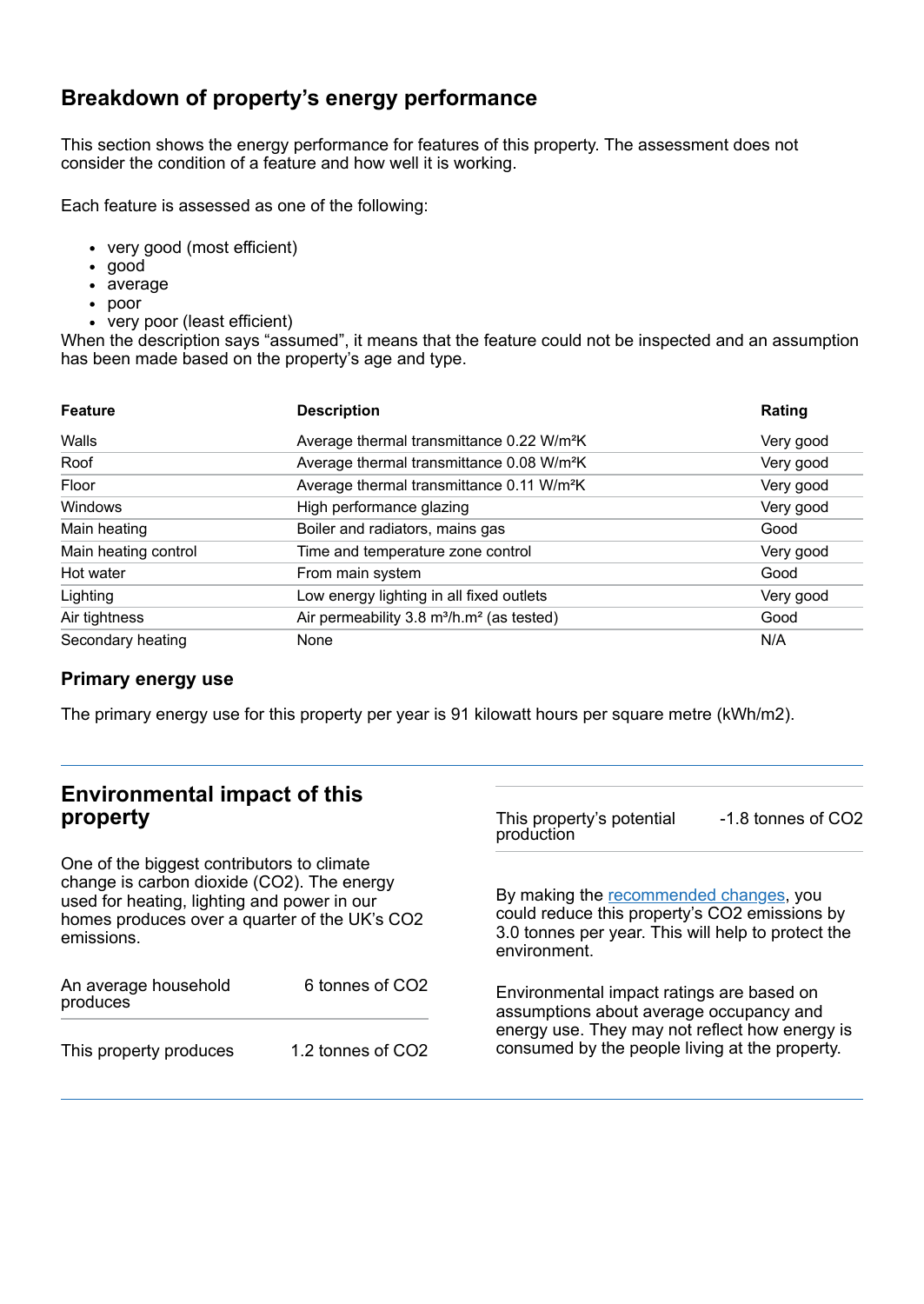# <span id="page-2-0"></span>**How to improve this property's energy performance**

Making any of the recommended changes will improve this property's energy efficiency.

If you make all of the recommended changes, this will improve the property's energy rating and score from B (83) to A (118).

| <b>Recommendation</b>        | <b>Typical installation cost</b> | <b>Typical yearly saving</b> |
|------------------------------|----------------------------------|------------------------------|
| 1. Solar water heating       | £4,000 - £6,000                  | £34                          |
| 2. Solar photovoltaic panels | £5,000 - £8,000                  | £285                         |
| 3. Wind turbine              | £15,000 - £25,000                | £530                         |

#### **Paying for energy improvements**

Find energy grants and ways to save energy in your home. [\(https://www.gov.uk/improve-energy-efficiency\)](https://www.gov.uk/improve-energy-efficiency)

## **Estimated energy use and potential savings**

| Estimated yearly energy<br>cost for this property | £367 |
|---------------------------------------------------|------|
| Potential saving                                  | £33  |

The estimated cost shows how much the average household would spend in this property for heating, lighting and hot water. It is not based on how energy is used by the people living at the property.

The estimated saving is based on making all of the [recommendations](#page-2-0) in how to improve this property's energy performance.

For advice on how to reduce your energy bills visit Simple Energy Advice [\(https://www.simpleenergyadvice.org.uk/\)](https://www.simpleenergyadvice.org.uk/).

#### **Heating use in this property**

Heating a property usually makes up the majority of energy costs.

#### **Estimated energy used to heat this property**

| Space heating | 2455 kWh per year |
|---------------|-------------------|
| Water heating | 1719 kWh per year |

#### **Potential energy savings by installing insulation**

The assessor did not find any opportunities to save energy by installing insulation in this property.

You might be able to receive Renewable Heat Incentive payments [\(https://www.gov.uk/domestic](https://www.gov.uk/domestic-renewable-heat-incentive)renewable-heat-incentive). This will help to reduce carbon emissions by replacing your existing heating system with one that generates renewable heat. The estimated energy required for space and water heating will form the basis of the payments.